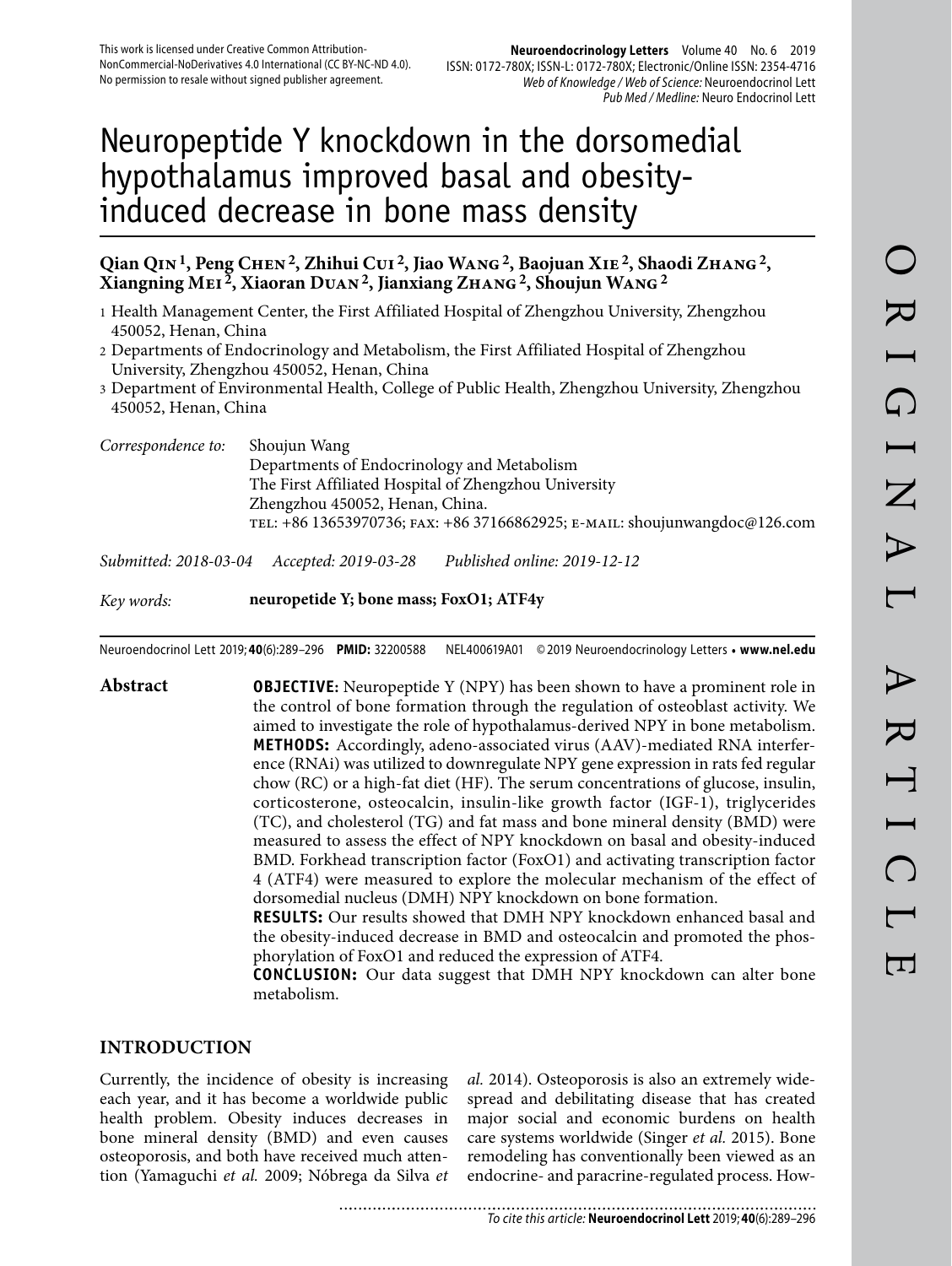ever, increasing evidence indicates that neuronal factors are critical for preventing bone loss through increased mechanical load on the skeleton and enhanced cortical bone formation (Allison *et al.* 2007; Sharan & Yadav, 2014; Qi *et al.* 2016). Importantly, however, studies using cellular and animal models have highlighted that the neuropeptide Y (NPY) system is a prominent pathway in the control of bone resorption through the regulation of osteoblast activity (Shi & Baldock, 2012).

NPY is an important hypothalamic orexigenic peptide and has been proven to regulate energy homeostasis (Loh *et al.* 2015). It is notable that NPY has also been confirmed to mediate the activity of osteoblasts and osteoclasts through the signaling of central ligands: Y2 in the hypothalamus and peripheral receptors and Y1 in osteoblasts (Wong *et al.* 2008; Lee & Herzog, 2009). The specific deletion of the Y2-receptor in the hypothalamus results in a bone anabolic phenotype (Qi *et al.* 2016). Specifically, Y2-mediated changes occur consistently throughout the skeleton in mice, as studies involving the overexpression of NPY in the paraventricular nucleus (PVN) showed reduced bone formation to conserve energy under starvation conditions (Baldock *et al.* 2009). Furthermore, the ablation of Y1 receptors in mice also leads to increased bone mass (Lee *et al.*  2011; Sousa *et al.* 2012). In addition, the Y1-mediated effect on bone is not dependent on hypothalamic Y1 receptors, implying an additional direct action of the NPY system on bone formation (Lee *et al.* 2010; Kurebayashi *et al.* 2013). In addition, the overexpression of NPY in mature osteoblasts and osteocytes reduced trabecular and cortical bone volume and the expression of the Runx2 and Osterix genes (Baldock *et al.* 2009; Kurebayashi *et al.* 2013).



In addition, studies in leptin-deficient mice indicated that leptin can affect bone metabolism through the activation of hypothalamic neurons, which relay via efferent sympathetic nervous output and directly regulate the activity of osteoblasts (Kellenberger *et al.*  1998; Takeda *et al.* 2002). Although NPY in the arcuate nucleus (ARC) is under the control of leptin, its regulation in the dorsomedial nucleus (DMH) is leptin independent (Bi *et al.* 2003). To date, the function of NPY in the DMH has yet to be fully determined. Although recent observations revealed that DMH NPY serves as a vital neuromodulator to modulate the energy balance, including promoting the development of brown adipocytes in inguinal white adipose tissue and improving obesity-induced insulin resistance (Chao *et al.* 2011; Mercer *et al.* 2011; Loh *et al.* 2015), the neural mechanism through which the DMH NPY acts to affect basal and obesity-induced bone homeostasis remains unclear.

To explore the effect, as well as the neural mechanism, of DMH NPY on basal and obesity-induced bone homeostasis, we use adeno-associated virus (AAV) mediated RNAi to specifically knock down NPY expression in the DMH of rats fed regular chow (RC) or a high-fat diet (HF) diet. BMD and serum concentrations of insulin, glucose, corticosterone, triglycerides (TC), cholesterol (TG), insulin-like growth factor (IGF-1), and osteocalcin were measured to evaluate the relations between NPY knockdown and basal and obesity-induced decrease in BMD. Forkhead transcription factor (FoxO1) and activating transcription factor 4 (ATF4) were assessed to clarify the molecular mechanism involved in the effect of the knockdown of NPY on bone metabolism.

## **METHODS**

## *Animals*

Male Sprague-Dawley rats (provided by the Animal Laboratory Center of Henan Province, Zhengzhou, China) were individually raised (12:12 h light-dark cycle,  $22-24$ °C) with free access to food and water except during fasting prior to a test. This study was approved by the Institutional Animal Care and Use Committee (IACUC) of Zhengzhou University.

### *Construction of the AAV-mediated RNAi vector*

Full-length rat NPY cDNA was cloned into the pAAVtdTomato-ShRNA vector to make a recombinant NPY knockdown plasmid (Figure 1) HEK-293 cells (Stratagene) were cultured in DMEM growth medium (containing 4.5 g/L glucose, 110 mg/L sodium pyruvate, and 4 mM L-glutamine, Invitrogen, Carlsbad, CA) supplemented with 10% (v/v) heat-inactivated fetal bovine serum were used for viral packaging. Three plasmids of pAAVshNPY (or pAAVshCTL), pHelper (carrying adenovirus-derived genes) and pAAV-RC **Fig. 1.** pAAV-tdTomato-ShRNA-rNPY (carrying AAV-2 replication and capsid genes) were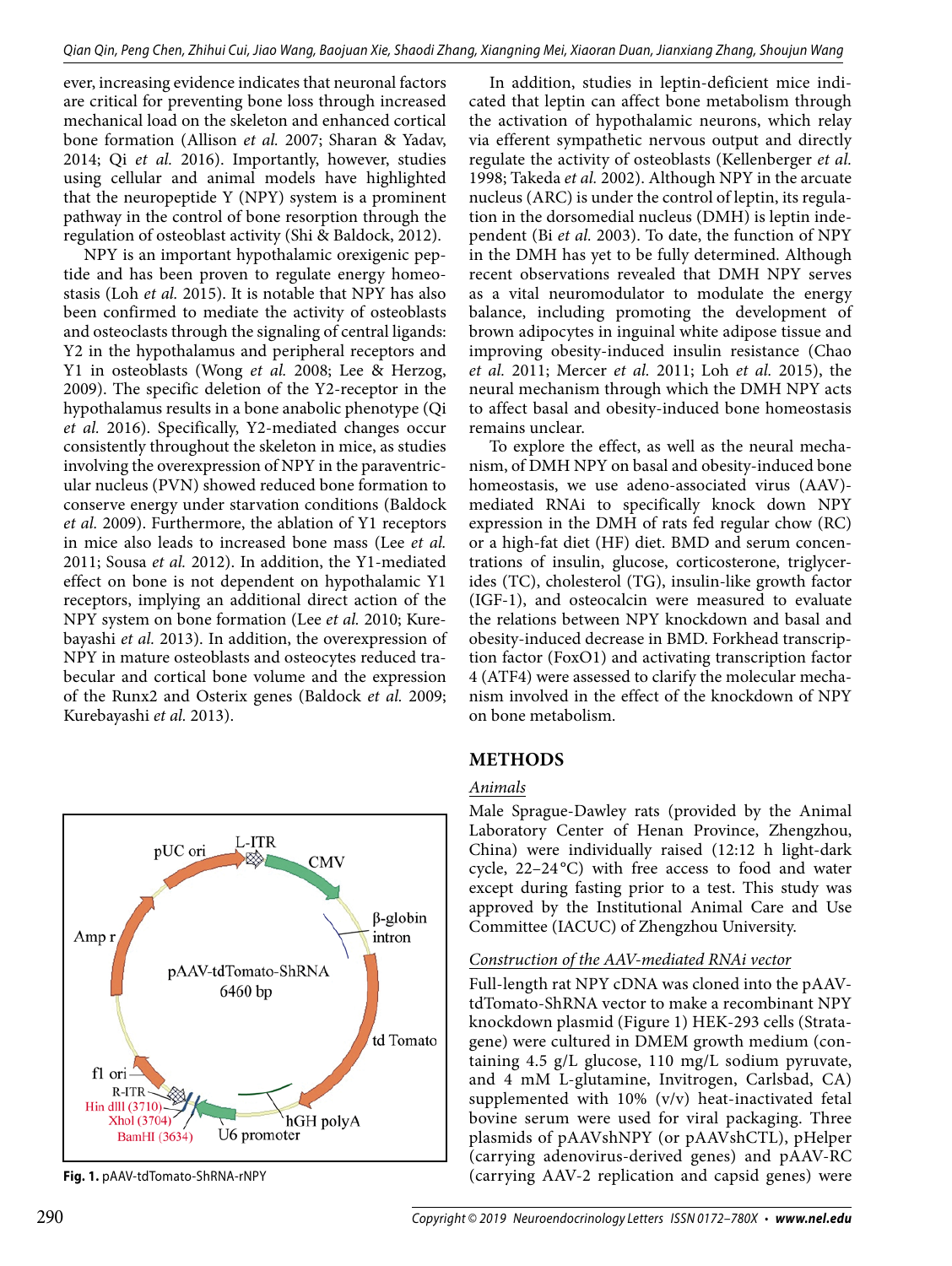co-transfected into HEK-293 cells according to the manufacturer's protocol (Stratagene). Three days after transfection, cells were harvested, and the recombinant viral vector AAVshNPY (or AAVshCTL) was purified using the AAV purification kit (Virapur, LLC) and concentrated using Centricon YM-100 (Millipore) according to the manufacturers' protocols (Takara, Japan). Virus titers were determined using quantitative PCR and  $\sim$ 1×10<sup>9</sup> particles/site were used for each virus injection.

#### *AAV-mediated knockdown of NPY expression in the DMH*

Fifteen rats (9 weeks old, 270–300 g) received bilateral DMH injections of AAVshNPY. Five rats received the control vector, AAVshCTL. DMH viral injections were performed as previously described (Yang *et al.* 2009). Briefly,  $0.5 \mu L/s$ ite  $(1 \times 10^9 \text{ particles/s}$ ite) of recombinant AAV vector was injected into the DMH with the following coordinates and conditions: 3.1 mm caudal to the bregma, 0.4 mm lateral to the midline, and 8.6 mm ventral to the skull surface at a rate of 0.1 μL/min for 5 min, with the injector remaining in place for an additional 10 min before removal. The rats injected with AAVshNPY were euthanized  $(n=5)$  at 1, 2, and 4 weeks post-viral injection, and those injected with AAVshCTL were euthanized at 4 weeks post-injection. After euthanization, a section of the DMH was prepared to examine hrRFP expression under a DVM6 microscope (Leica Science Lab). The NPY mRNA expression level in the DMH and ARC (3.0–3.5 mm posterior to the bregma) were examined using fluorescence in situ hybridization (FISH) (Yang *et al.* 2009).

#### *Effects of DMH NPY knockdown on body weight and food intake*

After determining the effects of AAVshNPY on NPY expression, 40 rats (6 weeks old, 130–150 g) were randomly assigned to receive bilateral DMH injections of either AAVshNPY or AAVshCTL (n=20/group) as described above using the following coordinates: 2.3 mm caudal to the bregma, 0.4 mm lateral to the midline, and 7.6 mm ventral to the skull surface. Rats had access to regular chow (RC; 15.8% fat, 65.6% carbohydrates, and 18.6% protein in kcal%; 3.37 kcal/g; PMI Nutrition International, LLC). Five weeks postviral injection, half of the rats from each group were switched to ad libitum access to a high-fat diet (HFD; 60% fat, 20% carbohydrates, and 20% protein in kcal%; 5.2 kcal/g; Research Diets). Food intake was measured weekly, and body weight was determined daily.

#### *Tissue collection and analyses*

At 16 weeks post-viral injection, BMD was measured in the rats (GE Lunar Idxa, United States). Serum samples were collected to assess hormone levels, and plasma was frozen at -20 °C for later analysis using commercial radioimmunoassay kits: insulin (RD system, USA),

corticosterone (RD system, USA), IGF-1 (RD system, USA), osteocalcin (RD system, USA) TG (RD system, USA), and TC (RD system, USA), and blood glucose levels were determined with a FreeStyle glucometer (Bayer HealthCare, LLC). The hypothalamus and thighbone tissues were collected and stored at –80 °C. BMD and fat mass were measured in anesthetized rats using dual X-ray absorptiometry (DXA, GE Lunar Idxa, United States).

#### *Quantitative real-time polymerase chain reaction (RT-PCR)*

Total RNA was extracted from each sample using TRIzol reagent (Aidlab), and the remaining organic phase was saved for subsequent protein extractions, which were performed according to the manufacturer's protocol. Two-step quantitative real-time RT-PCR was performed to determine gene expression levels. One microgram of total RNA was reverse transcribed into first-strand cDNA using GeneCopoeia cDNA Synthesis Kits (GeneCopoeia, Inc.) with a ribonuclease inhibitor (Transgen, Inc.) added to inhibit degradation by RNase. The cDNA product was quantified using an AceQ SYBR Green Master Mix Kit (Vazyme Biotech Co., Ltd) and ABI 7900 Real-Time PCR Detection System (Applied Biosystems, ABI). β-actin was used as an internal reference for the quantification of individual mRNA levels. The following primer sets were used: FoxO1 (143 bp): forward primer: 5'-CAGCCAGGCACCT-CATAACA-3' and reverse primer: 5'-TCAAGCG-GTTCATGGCAGAT-3'; ATF4 (108 bp): forward primer: 5'-GTGGCATCTGTATGAGCCCTGAG-3' and reverse primer: 5'-AACCACGAGGAACACCT-GGAGAA-3'; and β-actin: forward primer: 5'-CAC-GATGGAGGGGCCGGACTCATC-3' and reverse primer: 5'-TAAAGACCTCTATGCCAACACAGT-3'.

#### *Western blotting*

Proteins were separated using 4–12% sodium dodecyl sulfate polyacrylamide gel electrophoresis (SDS-PAGE) and were transferred to an Immun-Blot PVDF membrane. The membrane was then incubated with the appropriate antibody at the recommended dilution (Abcam, United Kingdom), followed by incubation with horseradish peroxidase-labeled donkey anti-goat antibody (Boster, Biotechnology, Wuhan, China) and detection with a Luminol-based chemiluminescence reagent kit (Thermo Scientific).

#### *Statistical analyses*

All values are presented as the mean ± standard error of the mean (SEM). Data were analyzed using SPSS17.0 software. Data on NPY mRNA expression were analyzed with one-way ANOVA. Data on body weight, food intake, and hormone levels were analyzed with two-way ANOVA with one repeated factor. Data on mRNA and protein levels were analyzed with two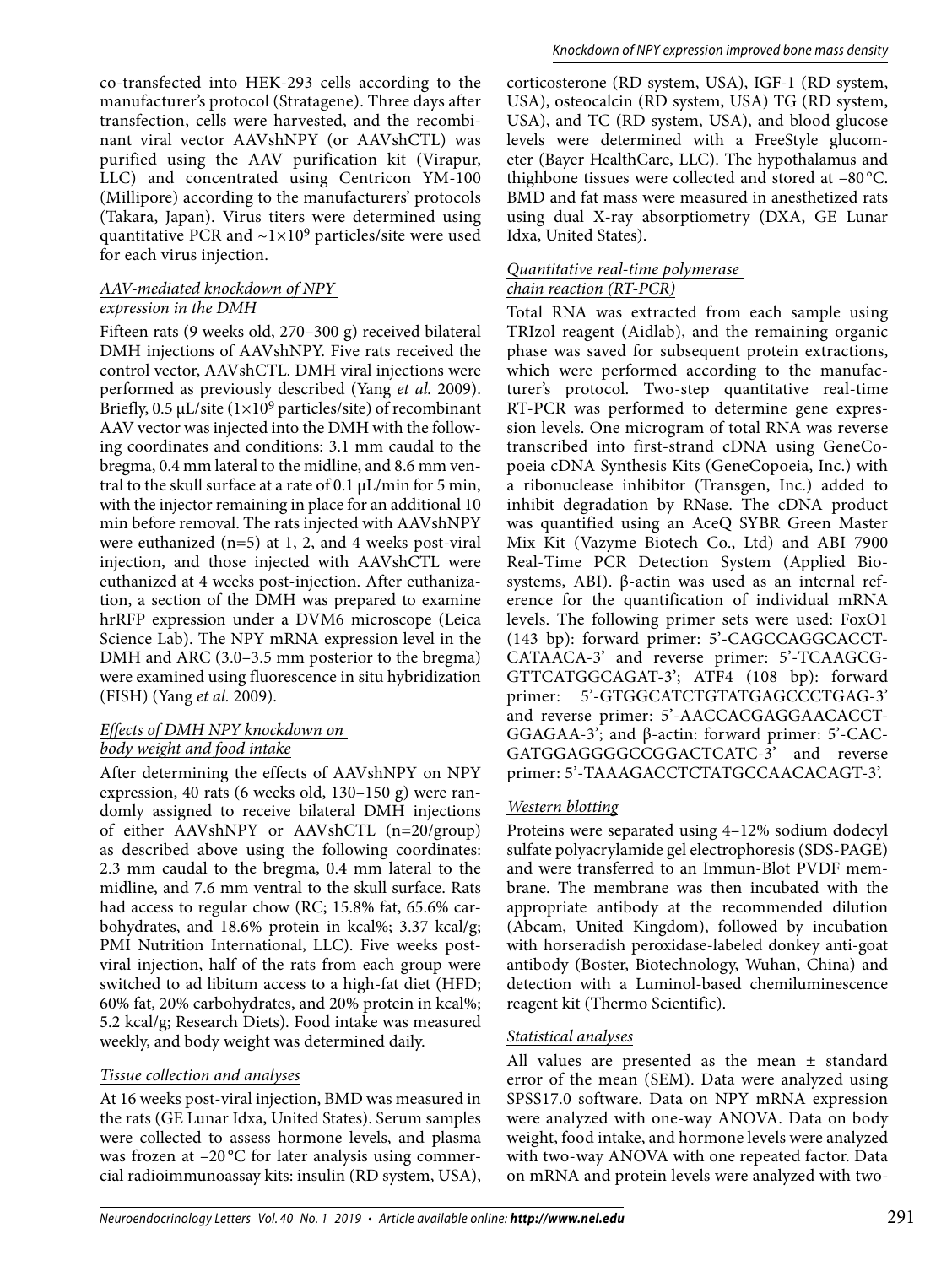way ANOVA. All ANOVAs were followed by least-significant-difference (LSD-t) comparisons. Differences were considered statistically significant at *p*<0.05.

### **RESULTS**

#### *AAV-mediated knockdown of NPY expression in the DMH*

The viral vectors successfully infected neurons around the region of the DMH (Figure 2A), which did not occur in other hypothalamic areas (Figure 2B–F). The signifi-

cant knockdown of hrRFP expression in the DMH was detected as early as 2 weeks after viral injection. NPY mRNA expression was ablated by 25.18%, 43.22%, and 45.56% at 1, 2, and 4 weeks post-viral injection, respectively (Figure 2G). NPY levels remained reduced by 39.7% until 16 weeks post-viral injection. In contrast, NPY mRNA expression was not significantly knocked down in the ARC (Figure 2H).



**Fig. 2.** Adeno-associated virus-mediated knockdown of NPY expression in the dorsomedial hypothalamus. (A) Representative micrograph shows hrRFP (humanized Renilla red fluorescent protein) expression in the DMH post-viral DMH injection as examined under fluorescence microscopy. (B–F) Fluorescence in situ hybridization (FISH) shows suppressed Npy expression in the DMH and ARC. B: Rats receiving bilateral DMH injections of AAVshCTL at 4 weeks post-injection. AAVshNPY (16 w). C–F: Rats receiving bilateral DMH injections of AAVshNPY at 1,2,4,16weeks post-injection. C: AAVshNPY (4 w); D: AAVshNPY (2 w); E: AAVshNPY (1 w); F: AAVshCTL (4 w). (G, H) Mean±SEM NPY mRNA levels significantly decreased in the DMH of AAVshNPY rats at 1, 2, 4 and 16 weeks after viral injection compared with AAVshCTL rats, but NPY mRNA levels in the arcuate nucleus (ARC) did not differ between AAVshCTL and AAVshNPY rats at any time points. n=5 per group. \*p<0.05 compared with AAVshCTL rats. f: fornix; 3v: the third ventricle.



**Fig. 3.** Effects of DMH NPY knockdown on body weight and food intake. (A) Body weight gain in AAVshCTL and AAVshNPY rats with access to a regular chow (RC) or high-fat (HF) diet; (B) Daily food intake in the four groups of rats. Values are means ± SEM n=6 rats per group. \*p<0.05 compared with AAVshCTL·RC rats, #p<0.05 compared with AAVshNPY·HF rats, & p<0.05 compared with AAVshNPY·RC rat.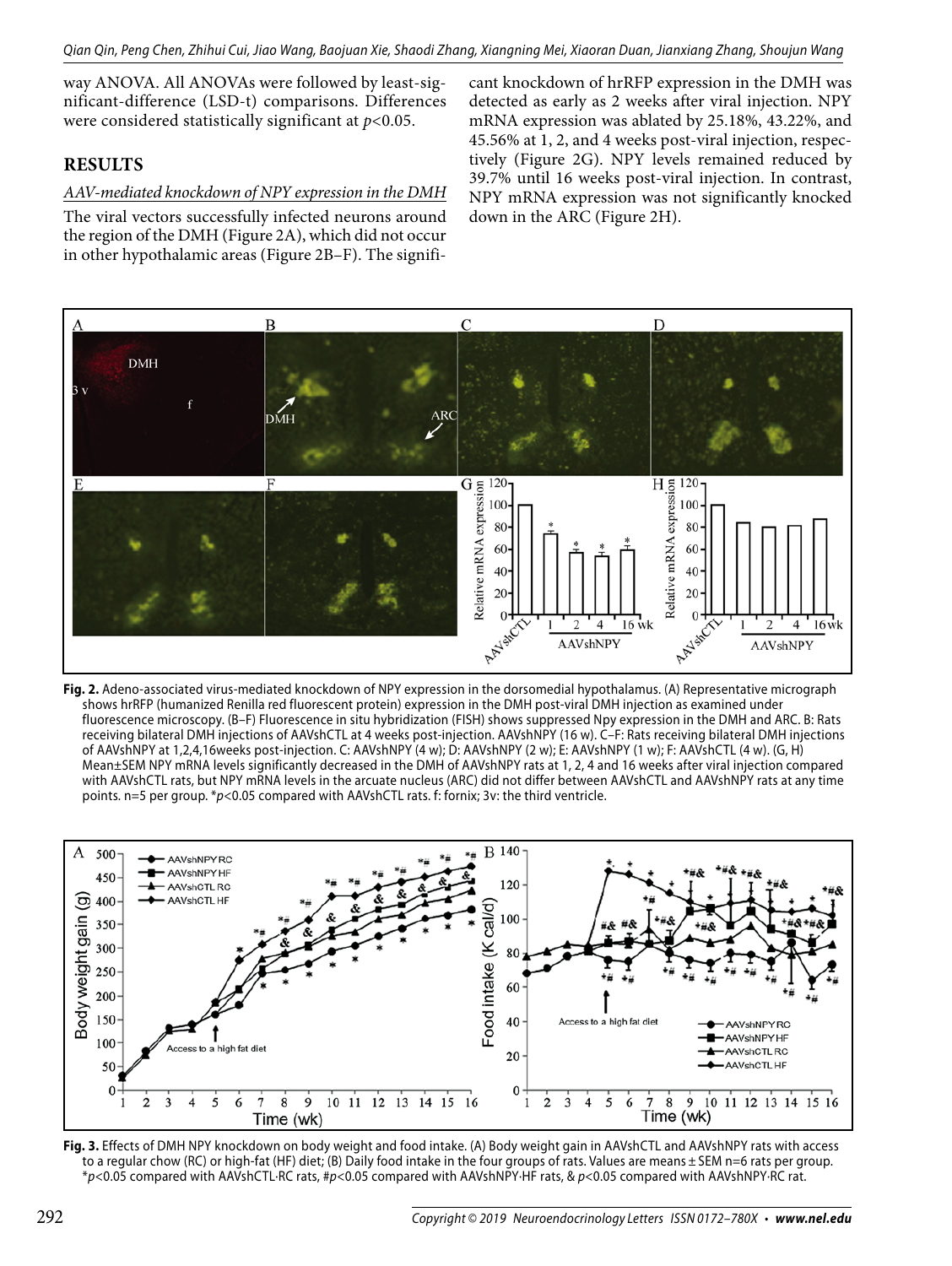#### *DMH NPY knockdown reduced body weight and energy intake*

Our results agree with a study that the NPY knockdown decrease the weight and energy intake (Chao *et* 

# *al.* 2011), (Figure 3). *DMH NPY knockdown enhanced BMD*

To determine whether knockdown of NPY in the DMH could enhance bone mass, we first measured BMD by DXA, which was previously used for the analysis of bone phenotype in germline Y1–/– mice (Lee *et al.*  2011). DXA analysis revealed that DMH NPY knockdown resulted in a small but significant increase in the whole body and thighbone BMD and in serum osteocalcin after 16 weeks when rats were maintained on RC relative to the controls (Table 1,  $p<0.05$ ). In addition, we found no significant effect on serum concentrations of insulin, glucose, corticosterone, TC, TG, and

IGF-1 and whole and belly fat mass in the above groups (Table 1). Because a high-fat diet normally reduces BMD and serum osteocalcin and increases serum concentrations of insulin, glucose, corticosterone, TC, and TG and whole and belly fat mass, we concluded that NPY knockdown significantly ameliorated these effects (Table 1, *p*<0.05).

We next determined whether the BMD improvement was due to alterations in the activity of osteoblasts. Genetic experiments have shown that FoxO1 and ATF4 cooperate to reduce insulin secretion and increase insulin resistance, which also result from the synergistic effect of the two transcription factors that suppresses the activity of osteocalcin (Kode *et al.* 2012). We further examined the gene and protein expression of FoxO1 and ATF4. Compared to control rats, DMH NPY knockdown rats showed a significant reduc-

| Tab. 1. Body composition, serum parameters and BMD of rats with AAVshCTL or AAVshNPY. |  |
|---------------------------------------------------------------------------------------|--|
|---------------------------------------------------------------------------------------|--|

|                                    | AAVshCTL+RC              | AAVshNPY+RC                    | AAVshCTL+HF                     | AAVshNPY+HF                   |
|------------------------------------|--------------------------|--------------------------------|---------------------------------|-------------------------------|
| Whole fat mass (q)                 | 35.94±0.003              | 33.25±0.002                    | 52.00±0.001ab                   | 43.29±0.003abc                |
| Belly fat mass (q)                 | 23.36±0.002              | 21.04±0.003                    | 37.44±0.002ab                   | 29.01±0.001abc                |
| Belly/whole (%)                    | 64.99                    | 63.30                          | 72.02                           | 67.01                         |
| Whole BMD $(g/cm2)$                | $0.276 \pm 0.002$        | $0.295 \pm 0.001$ <sup>a</sup> | $0.231 \pm 0.001$ <sup>ab</sup> | $0.259 \pm 0.001$ abc         |
| Thighbone BMD (g/cm <sup>2</sup> ) | $0.277 \pm 0.001$        | $0.292 \pm 0.002$ <sup>a</sup> | $0.234 \pm 0.002$ ab            | $0.255 \pm 0.002$ abc         |
| Osteocalcin (µg/L)                 | $0.98 \pm 0.32$          | $1.52 \pm 0.14$ a              | $0.59 \pm 0.27$ <sup>ab</sup>   | $0.86 \pm 0.18$ <sub>bc</sub> |
| Glucose (mg/dL)                    | 85.05±0.221              | 74.70±0.191                    | 84.60±0.258                     | 81.00±0.081                   |
| Insulin (ng/mL)                    | 1.777±0.022 <sup>c</sup> | $1.150 \pm 0.018$ c            | 3.337±0.060                     | 1.495±0.017c                  |
| $IGF-1$ (ng/mL)                    | 219.34±18.58             | 210.67±15.30                   | 247.37±17.49ab                  | 233.95±13.16ab                |
| Corticosterone (ng/mL)             | $93.39 \pm 0.48$         | 81.12±0.39                     | 137.43±0.45ab                   | $113.46 \pm 0.41$ abc         |
| TC (mmol/L)                        | $1.63 \pm 0.087$         | 1.57±0.099                     | $3.45 \pm 0.137$ ab             | $2.43 \pm 0.093$ abc          |
| TG (mmol/L)                        | $0.93 \pm 0.093$         | $0.87 \pm 0.103$               | $1.91 \pm 0.735$ <sup>ab</sup>  | $1.37 \pm 0.134$ abc          |

Note: Mean±SEM, n=5. <sup>a</sup>p<0.05 compared with AAVshCTL+RC rats; <sup>b</sup>p<0.05 compared with AAVshNPY+RC rats;  $c$ p<0.05 compared with AAVshCTL+HF rats.



**Fig. 4.** Effects of DMH NPY knockdown on bone metabolism. (A) ATF4 and FoxO1 mRNA were expressed in the bone tissue of AAVshCTL and AAVshNPY rats on RC or HF as determined by RT-PCR (n=3); (B) ATF4, FoxO1, and p- FoxO1 protein were produced in the bone tissue of AAVshCTL and AAVshNPY rats on RC or HF as determined by Western blot. Means ± SEM, n=3. \*p<0.05 compared with AAVshNPY·RC rats, #p<0.05 compared with AAVshNPY HF rats.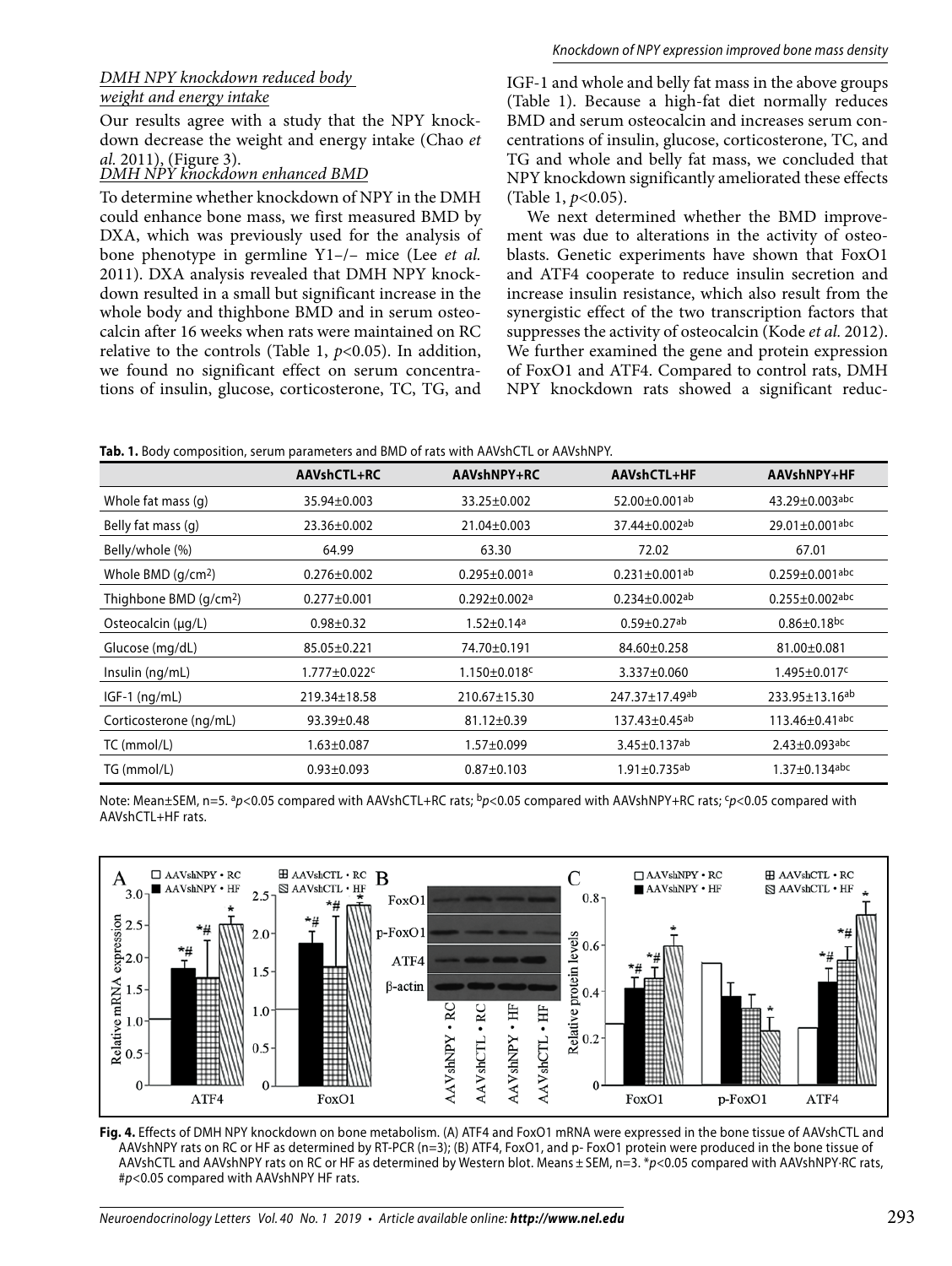tion in FoxO1 and ATF4 (Figure 4A and 4B). We also found that NPY knockdown noticeably improved the HF-induced decrease in the phosphorylation of FoxO1 (Figures 4B and 4C, increased by 42.6%, *p*=0.043). Therefore, DMH NPY knockdown improves bone mass and enhances the activity of osteoblasts via the activation of FoxO1 and ATF4.

## **DISCUSSION**

The present study demonstrated that NPY knockdown in the DMH plays a powerful role in bone formation and enhances the obesity-induced decrease in BMD. The overexpression of NPY in the hypothalamus has previously been shown to have an effect on osteoblast- and osteocyte-specific expression (Baldock *et al.* 2005; Allison *et al.* 2009; Shi & Baldock, 2012). The overexpression of NPY was shown to induce the loss of bone mass, including cortical and trabecular bone, in vitro (Baldock *et al.* 2009). However, this study did not reveal whether NPY overexpression in the hypothalamus alters the obesity-induced decrease in BMD and osteoporosis. Our study evaluated the impact of NPY knockdown in the DMH on osteoblasts and bone mass in rats fed RC and an HFD.

In the present study, we show that the AAV can be transfected stably and chronically in the DMH with stereotaxic technology. Up to 16 weeks post-viral injection, NPY was reduced by 39.7%. The FISH results revealed that the injection did not affect other areas. After euthanization, anatomy and histology were analyzed in the brain slices prepared from the rats. It is worth noting that the rats weighed 300 g, following the recommendation in the book by Paxinos and Franklin (2004); otherwise, we could not perform the injection correctly. In this book, the coordinates and conditions of NPY of rats weighted 130–150 g is 3.1 mm caudal to the bregma, 0.4 mm lateral to the midline, and 7.6 mm ventral to the skull surface.The rats weighted 270–300 g is 3.1 mm caudal to the bregma, 0.4 mm lateral to the midline, and 7.6 mm ventral to the skull surface.The area of NPY is not a spot. At the  $1<sup>th</sup>$ ,  $2<sup>th</sup>$ ,  $4<sup>th</sup>$  and  $16<sup>th</sup>$ week, we showed the knockdown effect of NPY (Figures 2B–F).

We observed that DMH NPY knockdown in rats enhanced both osteoblast activity and bone mass. Although a high-fat diet normally results in increases in weight and food intake, knockdown of NPY in the DMH altered this trend. In addition, DMH NPY knockdown in rats fed RC resulted in increased BMD associated with increased osteocalcin, which were observed in the rats fed RC without any changes in belly fat mass and serum concentrations of insulin, glucose, corticosterone, TC, TG, and IGF-1. This central action is consistent with signaling via Y2 receptors expressed on neurons of the ARC, as is evidenced by the opposing response reported following the specific deletion of Y2 receptors in this region of the hypothalamus (King *et*  *al.* 2000; Shi *et al.* 2010). Therefore, the knockdown of NPY in the DMH can promote bone formation through signals transduced by Y2 receptors.

Many studies have shown that adipose tissue is negatively correlated to BMD. Obesity is a risk factor for osteoporosis and not a protective factor. Our results showed that an HFD led to hyperinsulinemia, hypertriglyceridemia, hypercholesterolemia, and increases in corticosterone and belly fat mass, whereas DMH NPY knockdown altered these trends and increased the HF diet-induced decrease in BMD and osteocalcin. In contrast, hyperinsulinemia or insulin resistance stimulates the production of IGF-1 and restrains the production of IGF binding protein (IGFBP), causing a higher level of free IGF-1 (Crossey *et al.* 2000). However, IGF-1 is a double-edged sword in terms of osteoporosis. On the one hand, IGF-1 promotes osteoblast differentiation and the maturation of osteoblasts and marrow stromal cells. On the other hand, IGF-1 weakens the inhibition of osteoclasts and promotes bone absorption by inhibiting the expression of osteoprotegerin (OPG) and promoting the expression of nuclear factor (NF-κB) ligand (RANKL) (Rubin *et al.* 2002; Zhao *et al.* 2008). Therefore, the effect of IGF-1 on BMD depends on the balance between these two aspects.

Recently, a study showed that NPY signaling via osteoblastic Y1 receptors not only is important for the control of glucose homeostasis but also significantly regulates bone mass (Lee *et al.* 2015). Our results also showed that knockdown of DMH NPY expression resulted in increased BMD and osteocalcin. Numerous reports have indicated that osteocalcin has a major role in bone deposition and glucose metabolism: osteocalcin levels are inversely correlated with the risk of type 2 diabetes (Reyes-Garcia *et al.* 2012; Liatis *et al.*  2014). Osteocalcin expression is suppressed by two transcription factors, FoxO1 and ATF4 (Vijayan *et al.*  2013), and enhanced by relieving the suppression of Runt-related transcription factor 2 (Runx2) (Aisha *et al.* 2014). FoxO1 antagonizes oncogene expression by interacting with the oncogene-promoting transcription factor Runx2. FoxO1 downregulates the expression of Esp, with the ultimate effect of promoting osteocalcin decarboxylation and osteocalcin metabolic bioactivity (Mirdamadi *et al.* 2015). Our results showed that FoxO1 mRNA and protein levels were reduced compared to the controls. In addition, we also showed that FoxO1 phosphorylation was significantly increased in NPY knockdown rats fed RC, suggesting that p-FoxO1 leads to its nuclear exclusion and inhibition of Esp expression. Consistently, osteoblast-specific FoxO1 deletion has been shown to reduce Esp expression, enhance osteocalcin, and protect against obesity and diabetes (Rached *et al.* 2010). ATF4 is upregulated by sympathetic nervous system activation and induces Esp and Ocn gene expression, promoting insulin resistance and impairing the activity of osteocalcin. Consistent with these lines of evidence, our results also showed that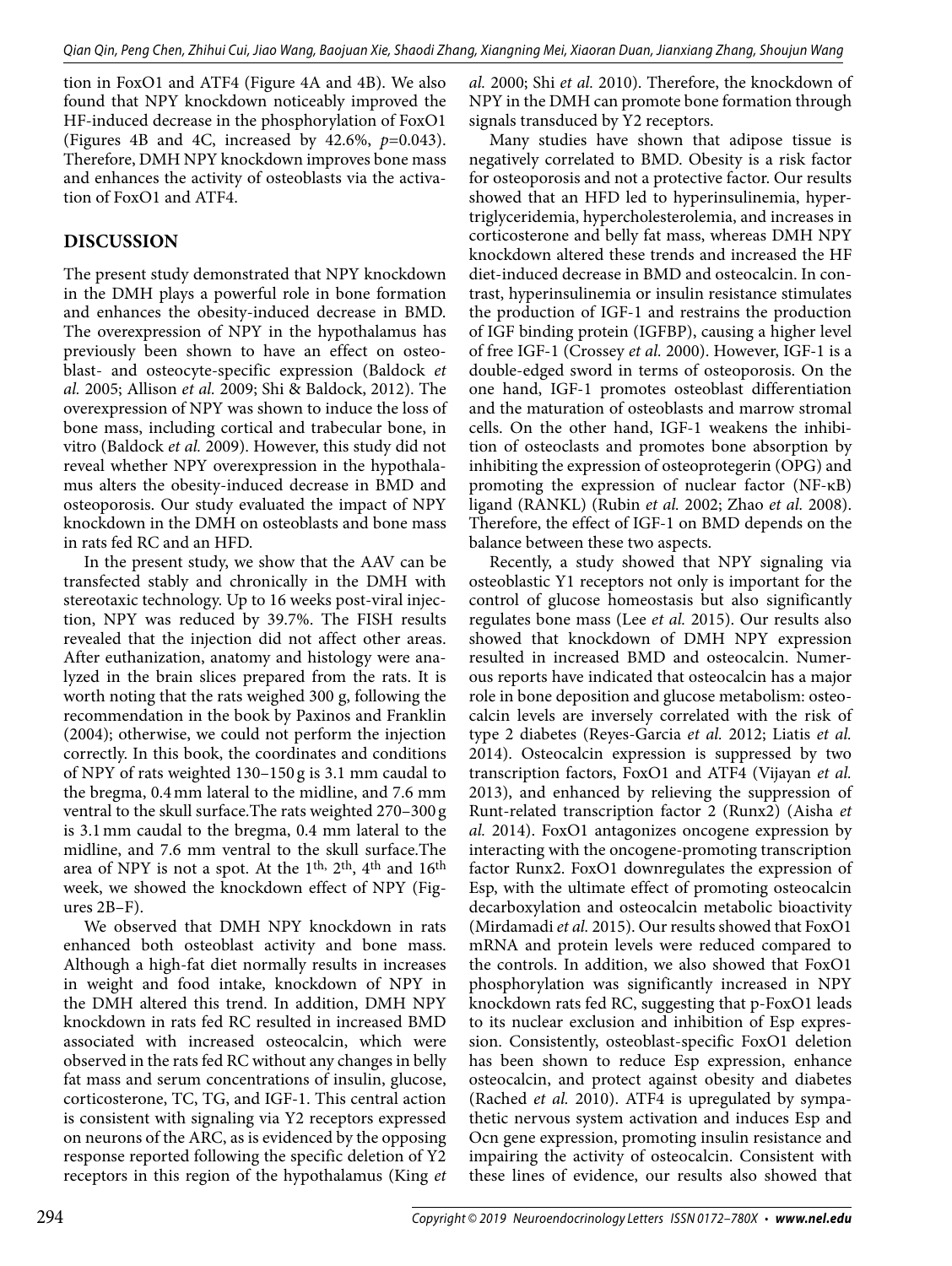ATF4 was reduced in the NPY knockdown rats relative to the controls, suggesting that NPY may regulate bone mass via the sympathetic nervous system (Takeda *et al.* 2002). Accordingly, osteoblast-specific ATF4 deletion enhanced bone mass and insulin sensitivity (Kode *et al.* 2012). These results provide additional evidence indicating that NPY knockdown regulates osteocalcin and bone mass in part though FoxO1 and ATF4 and the sympathetic nervous system.

In summary, DMH NPY knockdown ameliorated the basal and obesity-induced decrease in bone mass, serum osteocalcin, and FoxO1 phosphorylation and reduced the obesity-induced increase in belly fat mass. These results indicate that NPY in the DMH maintains bone mass in part though the FoxO1 signaling pathway and in part though the sympathetic nervous system. In addition, these results indicate that DMH NPY is a potential target site for therapies aimed at combating obesity-induced osteoporosis.

#### **ACKNOWLEDGMENT**

This work was supported by the Science and Technology Innovation Team Plan of Zhengzhou City (No.131PCXTD631).

*Conflicts of interest: All of the authors declare that they have no conflicts of interest regarding this paper.*

#### REFERENCES

- 1 Aisha MD, Nor-Ashikin MN, Sharaniza AB, Nawawi HM, Kapitonova MY, Froemming GR (2014). Short-term moderate hypothermia stimulates alkaline phosphatase activity and osteocalcin expression in osteoblasts by upregulating Runx2 and osterix in vitro. Exp Cell Res. **326**: 46–56.
- 2 Allison SJ, Baldock PA, Enriquez RF, Lin E, During M, Gardiner EM, et al (2009). Critical interplay between neuropeptide Y and sex steroid pathways in bone and adipose tissuehomeostasis. J Bone Miner Res. **24**: 294–304.
- 3 Allison SJ, Baldock PA, Herzog H (2007). The control of bone remodeling by neuropeptide Y receptors. Peptides. **28**: 320–325.
- Baldock PA, Lee NJ, Driessler F, Lin S, Allison S, Stehrer B, et al (2009). Neuropeptide Y knockout mice reveal a central role of NPY in the coordination of bone mass to body weight. PLoS One. **4**: e8415.
- 5 Baldock PA, Sainsbury A, Allison S, Lin EJ, Couzens M, Boey D, et al (2005). Hypothalamic control of bone formation: distinct actions of leptin and y2 receptor pathways. J Bone Miner Res. **20**: 1851–1857.
- 6 Bi S, Robinson BM, Moran TH (2003). Acute food deprivation and chronic food restriction differentially affect hypothalamic NPY mRNA expression. Am J Physiol Regul Integr Comp Physiol. **285**: R1030–1036.
- 7 Chao PT, Yang L, Aja S, Moran TH, Bi S (2011). Knockdown of NPY expression in the dorsomedial hypothalamus promotes development of brown adipocytes and prevents diet-induced obesity. Cell Metab. **13**: 573–583.
- 8 Crossey PA, Jones JS, Miell JP (2000). Dysregulation of the insulin/IGF binding protein-1 axis in transgenic mice is associated with hyperinsulinemia and glucose intolerance. Diabetes. **49**: 457–465.
- 9 Kellenberger S, Muller K, Richener H, Bilbe G (1998). Formoterol and isoproterenol induce c-fos gene expression in osteoblastlike cells by activating beta2-adrenergic receptors. Bone. **22**: 471–478.
- 10 King PJ, Williams G, Doods H, Widdowson PS (2000). Effect of a selective neuropeptide Y Y(2) receptor antagonist, BIIE0246 on neuropeptide Y release. Eur J Pharmacol. **396**: R1–3.
- 11 Kode A, Mosialou I, Silva BC, Joshi S, Ferron M, Rached MT, et al (2012). FoxO1 protein cooperates with ATF4 protein in osteoblasts to control glucose homeostasis. J Biol Chem. **287**: 8757–8768.
- 12 Kurebayashi N, Sato M, Fujisawa T, Fukushima K, Tamura M (2013). Regulation of neuropeptide Y Y1 receptor expression by bone morphogenetic protein 2 in C2C12 myoblasts. Biochem Biophys Res Commun. **439**: 506–510.
- 13 Lee NJ, Doyle KL, Sainsbury A, Enriquez RF, Hort YJ, Riepler SJ, et al (2010). Critical role for Y1 receptors in mesenchymal progenitor cell differentiation and osteoblast activity. J Bone Miner Res. **25**: 1736–1747.
- 14 Lee NJ, Herzog H (2009). NPY regulation of bone remodelling. Neuropeptides. **43**: 457–463.
- 15 Lee NJ, Nguyen AD, Enriquez RF, Doyle KL, Sainsbury A, Baldock PA, et al (2011). Osteoblast specific Y1 receptor deletion enhances bone mass. Bone. **48**: 461–467.
- 16 Lee NJ, Nguyen AD, Enriquez RF, Luzuriaga J, Bensellam M, Laybutt R, et al (2015). NPY signalling in early osteoblasts controls glucose homeostasis. Mol Metab. **4**: 164–174.
- 17 Liatis S, Sfikakis PP, Tsiakou A, Stathi C, Terpos E, Katsilambros N, et al (2014). Baseline osteocalcin levels and incident diabetes in a 3-year prospective study of high-risk individuals. Diabetes Metab. **40**: 198–203.
- 18 Loh K, Herzog H, Shi YC (2015). Regulation of energy homeostasis by the NPY system. Trends Endocrinol Metab. **26**: 125–135.
- 19 Mercer RE, Chee MJ, Colmers WF (2011). The role of NPY in hypothalamic mediated food intake. Front Neuroendocrinol. **32**: 398–415.
- 20 Mirdamadi Y, Thielitz A, Wiede A, Goihl A, Papakonstantinou E, Hartig R, et al (2015). Insulin and insulin-like growth factor-1 can modulate the phosphoinositide-3-kinase/Akt/FoxO1 pathway in SZ95 sebocytes in vitro. Mol Cell Endocrinol. **415**: 32–44.
- 21 Nóbrega da Silva V, Goldberg TB, Mosca LN, Bisi Rizzo Ada C, Teixeira Ados S, Corrente JE (2014). Metabolic syndrome reduces bone mineral density in overweight adolescents. Bone. **66**: 1–7.
- 22 Paxinos G, Franklin KB (2004). The mouse brain in stereotaxic coordinates. Gulf Professional Publishing, Oxford.
- 23 Qi Y, Fu M, Herzog H (2016). Y2 receptor signalling in NPY neurons controls bone formation and fasting induced feeding but not spontaneous feeding. Neuropeptides. **55**: 91–97.
- 24 Rached MT, Kode A, Xu L, Yoshikawa Y, Paik JH, Depinho RA, et al (2010). FoxO1 is a positive regulator of bone formation by favoring protein synthesis and resistance to oxidative stress in osteoblasts. Cell Metab. **11**: 147–160.
- 25 Reyes-Garcia R, Rozas-Moreno P, Jimenez-Moleon JJ, Villoslada MJ, Garcia-Salcedo JA, Santana-Morales S, et al (2012). Relationship between serum levels of osteocalcin and atherosclerotic disease in type 2 diabetes. Diabetes Metab. **38**: 76–81.
- 26 Rubin J, Ackert-Bicknell CL, Zhu L, Fan X, Murphy TC, Nanes MS, et al (2002). IGF-I regulates osteoprotegerin (OPG) and receptor activator of nuclear factor-κB ligand in vitro and OPG in vivo. J Clin Endocrinol Metab. **87**: 4273–4279.
- 27 Sharan K, Yadav VK (2014). Hypothalamic control of bone metabolism. Best Pract Res Clin Endocrinol Metab. **28**: 713–723.
- 28 Shi YC, Baldock PA (2012). Central and peripheral mechanisms of the NPY system in the regulation of bone and adipose tissue. Bone. **50**: 430–436.
- 29 Shi YC, Lin S, Wong IP, Baldock PA, Aljanova A, Enriquez RF, et al (2010). NPY neuron-specific Y2 receptors regulate adipose tissue and trabecular bone but not cortical bone homeostasis in mice. PLoS One. **5**: e11361.
- 30 Singer A, Exuzides A, Spangler L, O'Malley C, Colby C, Johnston K, et al (2015). Burden of illness for osteoporotic fractures compared with other serious diseases amongpostmenopausal women in the United States. Mayo Clinic Proceedings. **90**: 53–62.